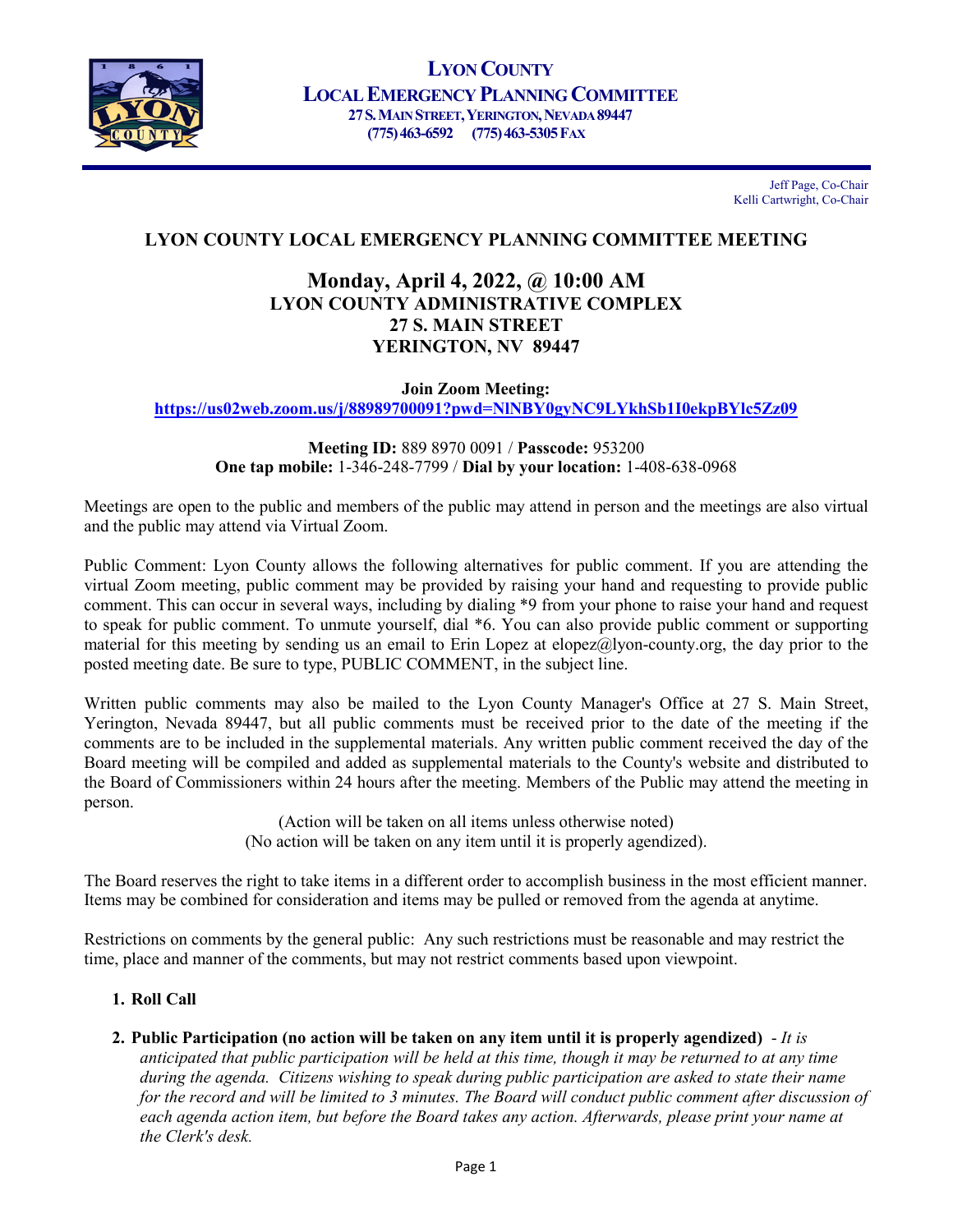- **3. For Possible Action:** Review and adoption of agenda
- **4. For Possible Action**: Approval of January 13, 2022 LEPC minutes
- **5. For Possible Action:** Review and approve the amended Lyon County LEPC Bylaws

#### **6. Report from Lyon County Emergency Management. (No action)**

**7. LEPC member reports. (No action)**

#### **8. Agenda Requests**

**9. Public Participation (no action will be taken on any item until it is properly agendized)** *- It is anticipated that public participation will be held at this time, though it may be returned to at any time during the agenda. Citizens wishing to speak during public participation are asked to state their name for the record and will be limited to 3 minutes. The Board will conduct public comment after discussion of each agenda action item, but before the Board takes any action.*

#### **10. Adjourn**

# $\mathcal{L}_\mathcal{L}$ **Agenda and Backup Material is Available at [www.lyon-county.org](http://www.lyon-county.org/)**

This agenda has been posted in accordance with the open meeting law at the Lyon County Administrative Complex.

Members of the public requesting Lyon County Local Emergency Planning Committee meeting support materials may contact Erin Lopez at (775) 463-6531 or via email [elopez@lyon-county.org.](mailto:elopez@lyon-county.org) A complete packet of supporting materials is available for public inspection at 27 S. Main Street, Yerington, NV 89447.

 $\mathcal{L}_\mathcal{L} = \{ \mathcal{L}_\mathcal{L} = \{ \mathcal{L}_\mathcal{L} = \{ \mathcal{L}_\mathcal{L} = \{ \mathcal{L}_\mathcal{L} = \{ \mathcal{L}_\mathcal{L} = \{ \mathcal{L}_\mathcal{L} = \{ \mathcal{L}_\mathcal{L} = \{ \mathcal{L}_\mathcal{L} = \{ \mathcal{L}_\mathcal{L} = \{ \mathcal{L}_\mathcal{L} = \{ \mathcal{L}_\mathcal{L} = \{ \mathcal{L}_\mathcal{L} = \{ \mathcal{L}_\mathcal{L} = \{ \mathcal{L}_\mathcal{$ 

Lyon County recognizes the needs and civil rights of all persons regardless of age, race, color, religion, sex, handicap, family status, or national origin. In accordance with federal law and the U.S. Department of Agriculture policy, Lyon County prohibits discrimination on the basis of race, color, national origin, sex, religion, age, disability (not all prohibited bases apply to all programs). To file a complaint of discrimination, write to: USDA, Assistant Secretary for Civil Rights, Office of the Assistant Secretary for Civil Rights, 1400 Independence Avenue, S.W., Stop 9410, Washington, DC 20250-9410 or call toll free at (866) 632-9992 (English) or (800) 877-8339 (TDD) or (866) 377-8642 (English Federal-relay) or (800) 845-6136 (Spanish Federal-relay).

T.D.D. services available through 463-2301 or 463-6620 or 911 (emergency services) notice to persons with disabilities: members of the public who are disabled and require special assistance or accommodations at the meeting are requested to notify the Lyon County Commissioners'/Manager's office in writing at 27 S. Main Street, Yerington, NV 89447, or by calling (775) 463-6531 at least 24 hours in advance. Lyon County is an equal opportunity provider and employer.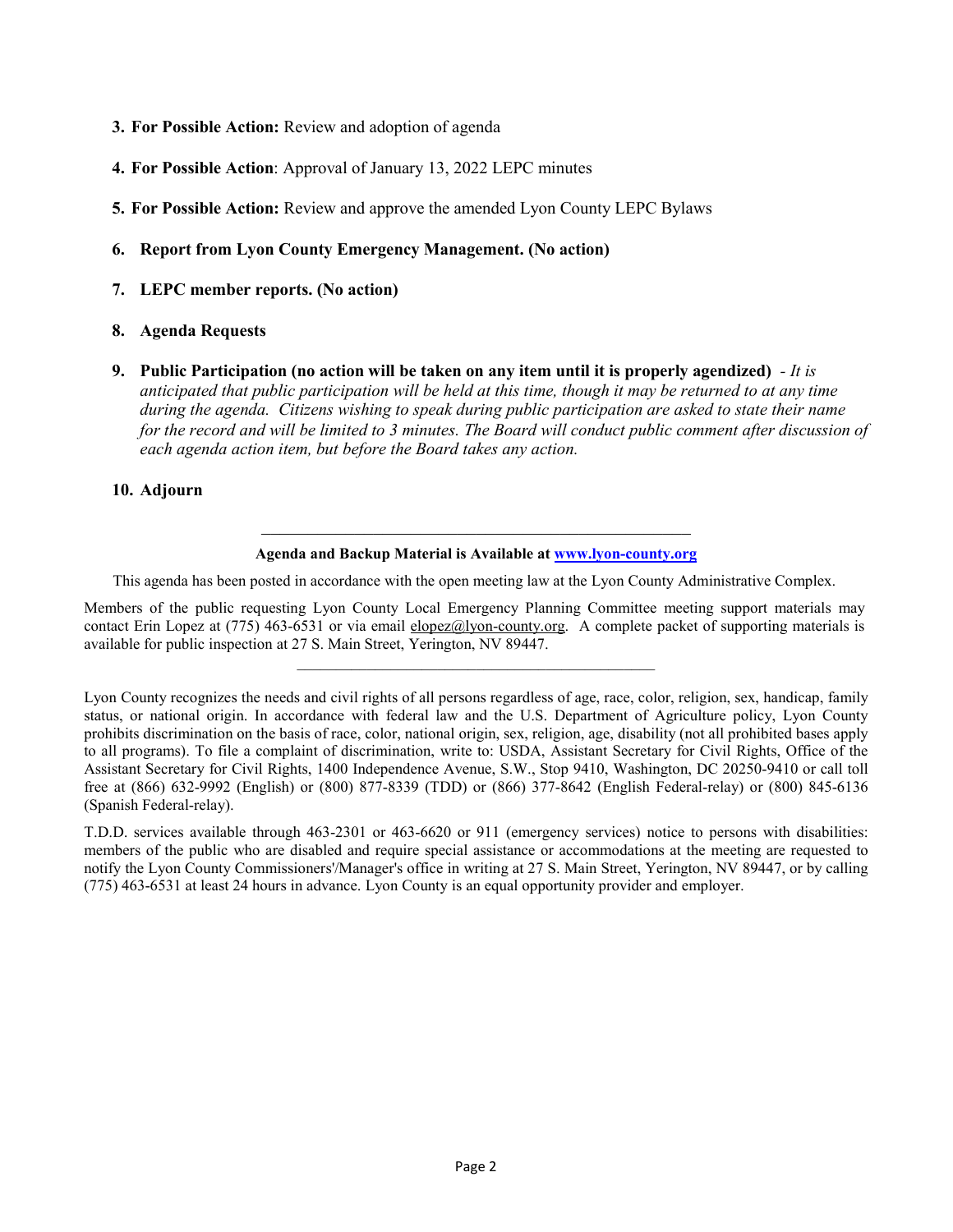## **1. Roll Call at 10:00 A.M.**

**Present:** Jeff Page CM, Kelly Cartwright NLFPD, Andrew Haskin CDD, Darren Wagner YPD, Scott Draper MVFPD

**Phoned/Video:** Ryan McIntosh CLCFPD, Dave Hockaday BOCC, Frank Hunewill Sheriff, Patty Polish Search & Rescue, Lacy Parrott MVFPD, Rob Loveberg SVFPD, Cari Rioux

## **2. Public Participation**

There were none.

## **3. For Possible Action: Review and adoption of agenda**

Scott Draper moved to approve the adoption of the agenda, Andrew Haskin seconded, and the vote carried unanimously.

## **4. For Possible Action: Election of Co-Chair for the Lyon County Local Emergency Planning Committee.**

Jeff Page nominated Kelly Cartwright as the co-chair, Scott Draper seconded, and the vote carried unanimously.

## **5. For Possible Action: Approval of October 20, 2021 LEPC minutes**

Patty Polish moved to approve the October 20, 2021 LEPC minutes and Jeff Page seconded.

## **6. For Possible Action: Approve the LEPC meeting schedule for 2022**

The LEPC meeting schedule for 2022 was carried unanimously.

## **7. For Possible Action: Review and approve the Lyon County LEPC Bylaws**

Scott Draper moved to approve the Lyon County LEPC Bylaws, Andrew Haskin seconded, and the vote carried unanimously.

## **8. For Possible Action: Review, amend and approve the Lyon County LEPC membership**

Jeff Page moved to amend the Lyon County LEPC membership, for Kelly Cartwright to be the Primary for North Lyon County Fire Protection District and Chief Nicholl as the secondary. Andrew Haskin seconded, and the vote carried unanimously.

## **9. For Possible Action: Review and approve annual Lyon County Hazardous Materials Emergency Response Plan for submittal to the State Emergency Response Commission**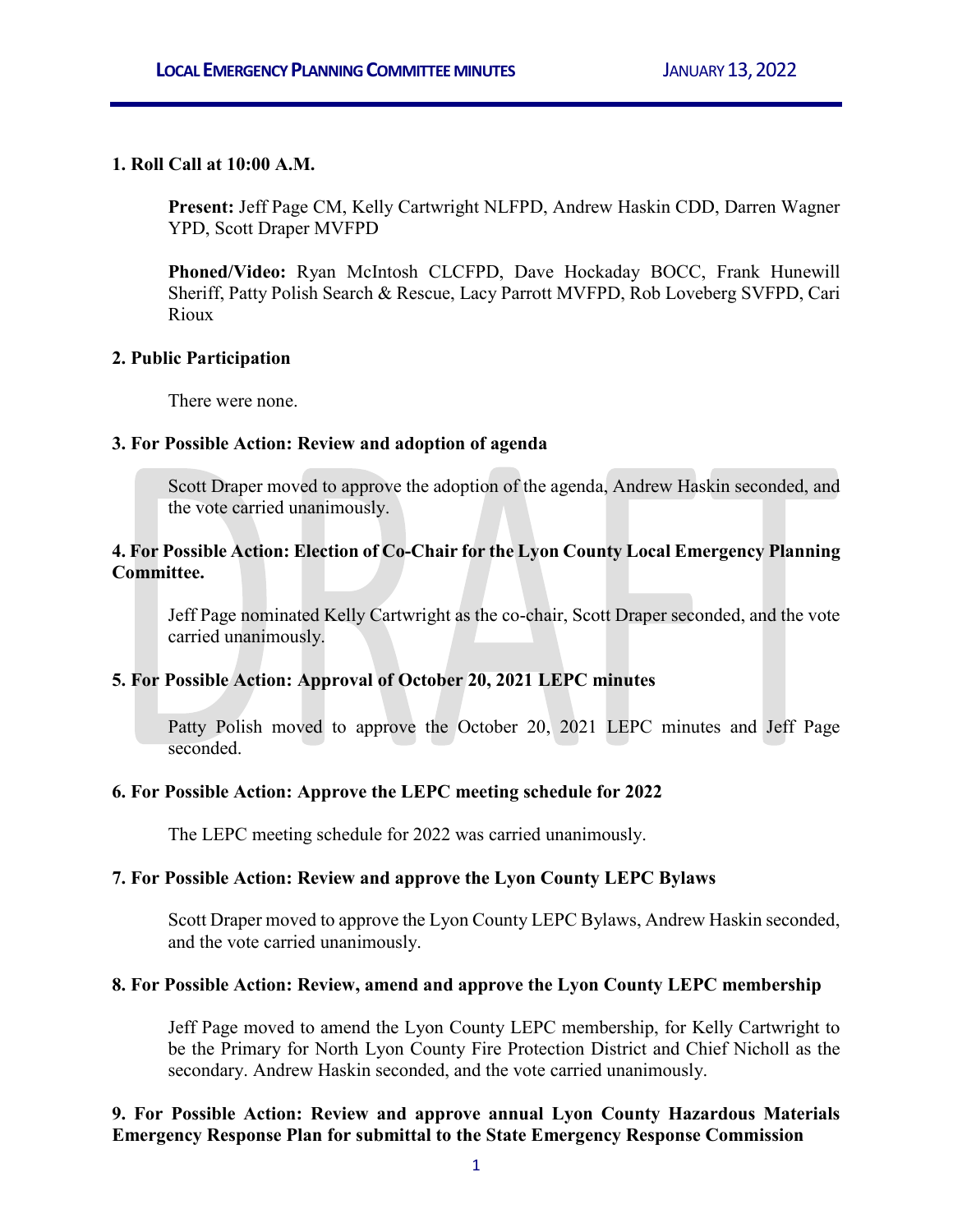Andrew Haskin moved to approve the annual Lyon County Hazardous Materials Emergency Response Plan for submittal to the State Emergency Response Commission. Scott Draper seconded, and the vote carried unanimously.

## **10. Report from Lyon County Emergency Management. (No action)**

Jeff Page requested for the loss of cell service to be reported, and to note the date and time. There is a shortage of staffing throughout the hospital region. Sand bags are in place as needed. He will send out a schedule to meet regarding the Emergency Response Plan.

## **11. LEPC member reports. (No action)**

Lyon County Human Services Director Shayla Homes requested volunteers with the homeless count.

Cari Rioux gave an update for the vaccine events and there is not an update for the testing at this time. She has burn supplies to be divided as requested.

Jeff Page gave an overview of testing and vaccines. Home testing kits will be dispersed in the future.

Ryan McIntosh gave a staffing update.

Rob Loveberg stated they have 3 new apparatus in service.

Patty Polish gave an update of the review and update of the Evacuation Plan.

Darren Wagner reported there is a delay in acquiring vehicles, and the updated Motor Data Terminals.

Scott Draper gave a report of the trucks hauling methane.

## **12. Agenda Requests**

There were none.

## **13. Public Participation**

There were none.

### **14. Adjourn**

Jeff Page adjourned the meeting.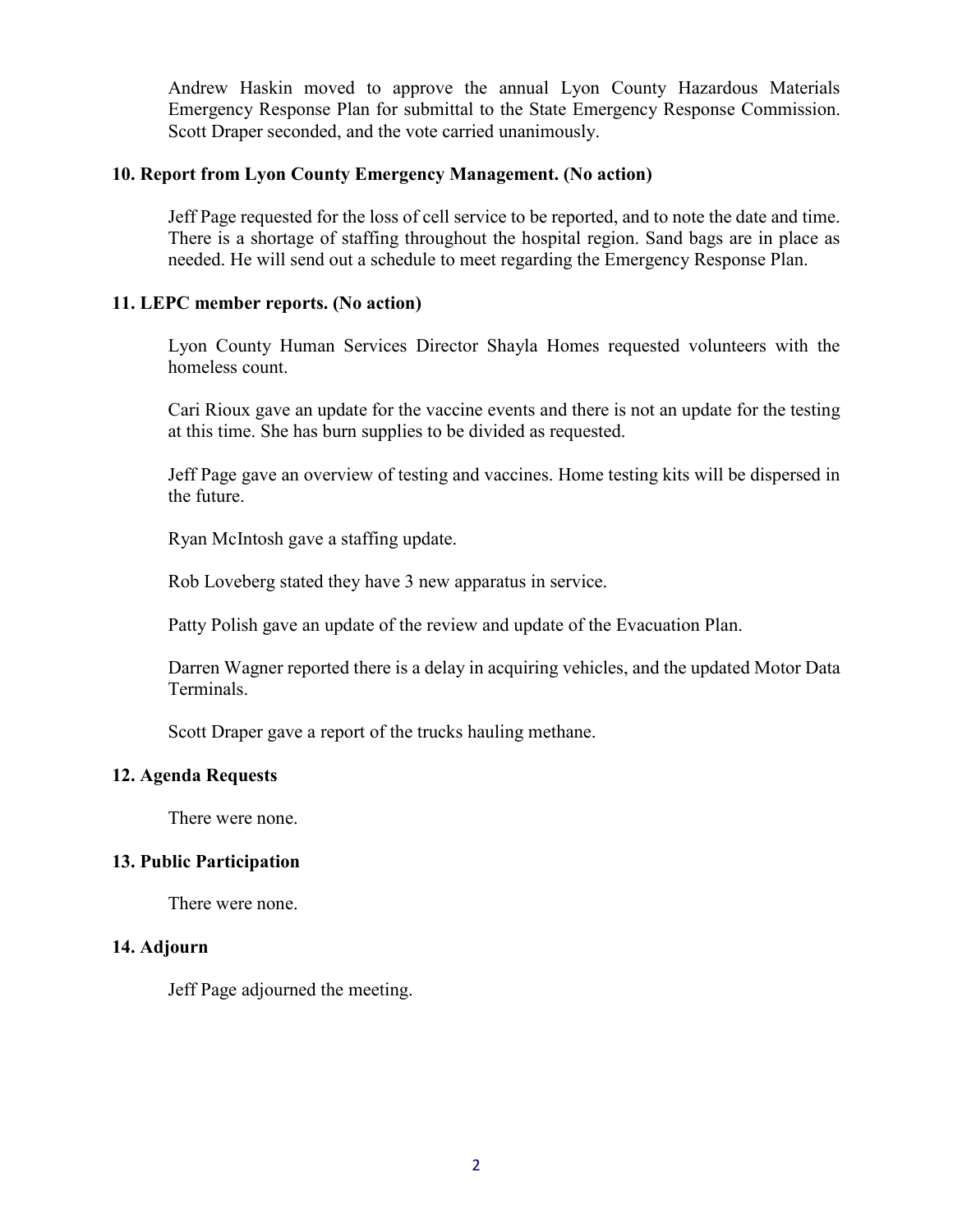## **BY-LAWS OF LYON COUNTY**

## **LOCAL EMERGENCY PLANNING COMMITTEE (LEPC)**

### **Article I – Name**

This organization shall be known as the Lyon County Local Emergency Planning Committee

### **Article II – Purposes**

The purposes of the Local Emergency Planning Committee are:

- 1. The management and oversight of all appropriate provisions of Title III of the Superfund Amendments and Re-authorization Act of 1986 (SARA), NRS Chapter 459.
- 2. The delegation of duties and responsibilities to staff and members for the purpose of carrying out the provisions of those laws.
- 3. Other such duties may be assigned to the LEPC by acts of the United States Congress, the Nevada State Legislature, the Governor of the State of Nevada through the Nevada State Emergency Response Commission (SERC), and the Lyon County Board of Commissioners.
- 4. Facilitate the development of a community chemical emergency preparedness and planning program for hazardous materials, other technological emergencies/disasters, and natural disasters; emergencies such as earthquakes and floods.
- 5. Make available upon request the identification, quantity, location and properties of hazardous materials, as well as data on the annual release of certain hazardous materials.
- 6. Pursuant to Lyon County Code 3.03.07 perform the functions of the Emergency Management Advisory Board.

### **Article III – Membership**

### **Section 1 – Members**

The LEPC may consist of, but is not limited to, representatives from the following categories suggested by SARA Title III: elected state/local officials, fire, law enforcement, emergency management, public health, environment, emergency medical, transportation, media, community service organizations, manufacturers, retail businesses, public utilities and education.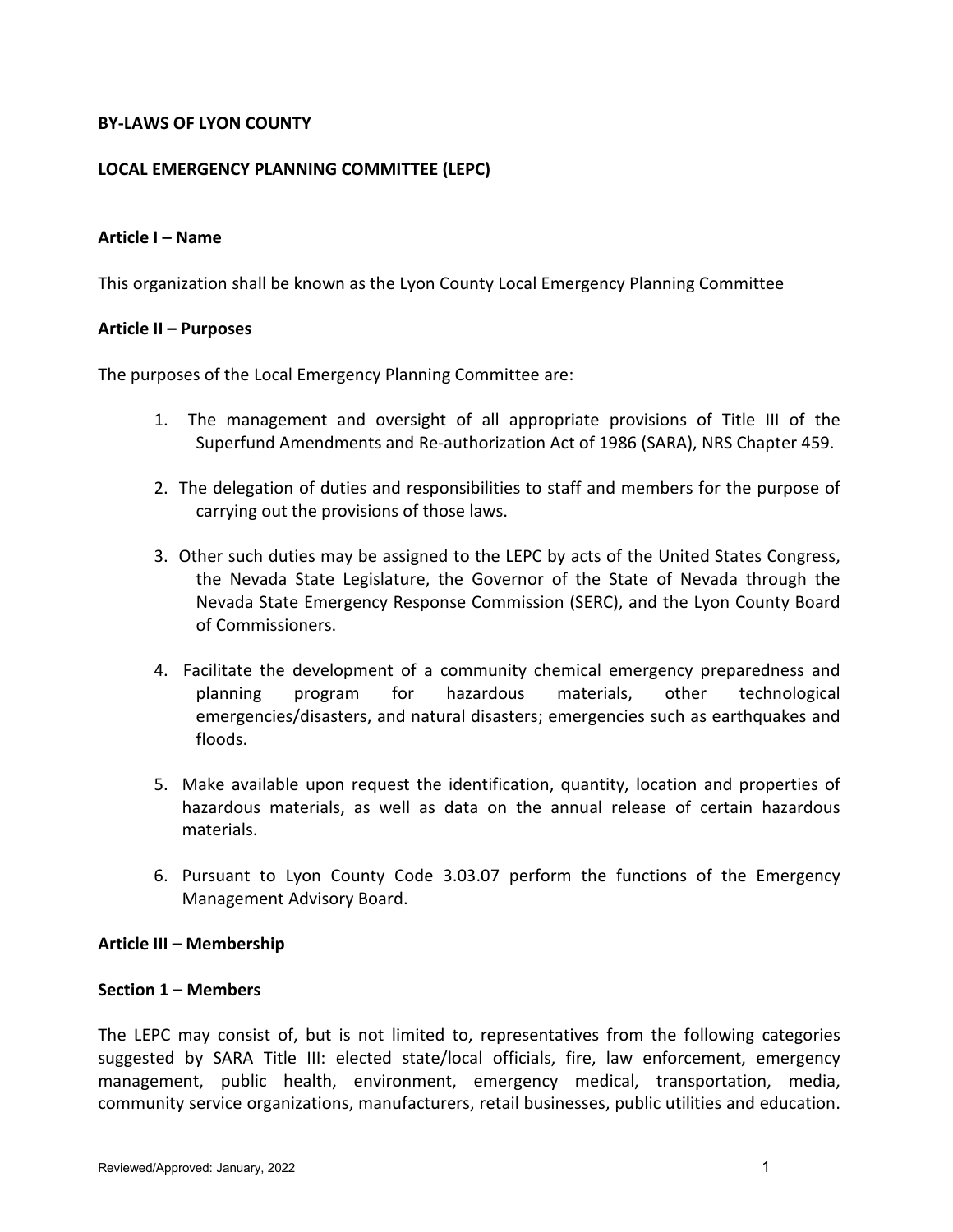One person may represent more than one category. Representatives may be designated by job title/position rather than individual name to ensure continuity of membership of the LEPC and to make the appointment of replacement members easier.

LEPC membership shall consist of voting and associate members. Voting members are those who participate by attending or sending their designees to LEPC meetings. Associate members are individuals who wish to contribute and participate on a limited basis. Voting members will be designated by position to be:

*1 Lyon County Commissioner or designee (Elected Official) 1 Yerington City Councilman or designee (Elected Official) 1 Fernley City Councilman or designee (Elected Official) 1 Law Enforcement Agency Representative 2 Fire Department Representatives (Firefighting) 1 Emergency Management Representative 1 Fire Department Representative (Emergency Medical Services) 1 Public Health Representative 1 Planning and Zoning Representative 1 Transportation Representative 1 Local Environmental Representative 1 Hospital Representative 1 Community Group Representative 2 Facility Owner/Operator Representatives 1 Local Industry Representative 1 Tribal Representative 1 Agricultural Representative*

A change in status of voting or associate membership may be made by a member, and will be approved by the majority vote of members.

New members should be accepted as members in the LEPC by a majority vote of the active members present. The membership list shall be submitted to SERC through the Lyon County Board of Commissioners or their designee for approval and appointment.

A current membership list shall be kept by the Administrative Office of LEPC.

A representative to LEPC by Lyon County shall be designated by the Lyon County Board of Commissioners.

Upon majority vote of eligible LEPC members present at a meeting, a member may be recommended to the Board of Commissioners for removal from membership.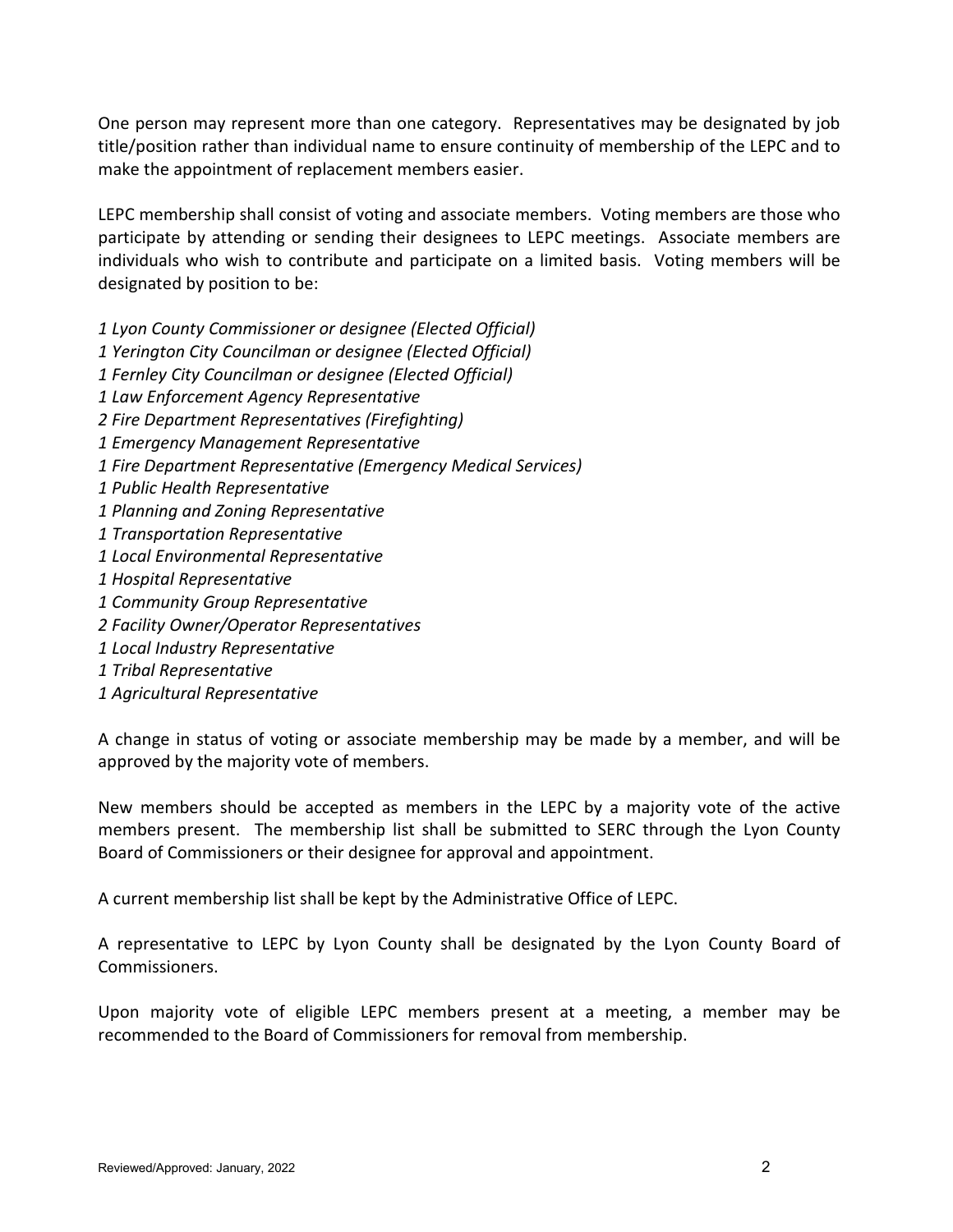## **Section 2 – Co-Chairpersons**

The Emergency Management Coordinator shall be a permanent co-chairperson. One shall be elected by the voting membership annually with elections to be held each year in January.

## **Section 3 – Terms of Membership**

Members may serve until they give notice to the LEPC that they no longer wish to be part of the membership, their representation changes, or they are replaced by the Board of Commissioners.

## **Article IV – Staff**

## **Section 1 – Establishment of Subcommittees**

The LEPC may establish subcommittees as necessary to assist with the completion of its work and objectives.

## **Section 2 – Appointments**

Subcommittee appointments may be made by the LEPC or a Co-Chairperson. Appointments are to be distributed as equally as possible among Committee members.

### **Section 3 – Subcommittee Chairpersons**

Subcommittee Chairperson shall be appointed by a LEPC Co-Chairperson.

### **Section 4 – Subcommittee Action**

All subcommittee action is subject to approval by the LEPC.

## **Article V – Meetings**

### **Section 1 – Regular Meetings**

The LEPC shall meet at least once quarterly. The Nevada Open Meeting Law shall be observed.

### **Section 2 – Special Meetings and Subcommittee Meetings**

The LEPC and its subcommittees may call additional meetings beyond the regular schedule as necessary for the conduct of its business. The Nevada Open Meeting Law rules shall be observed.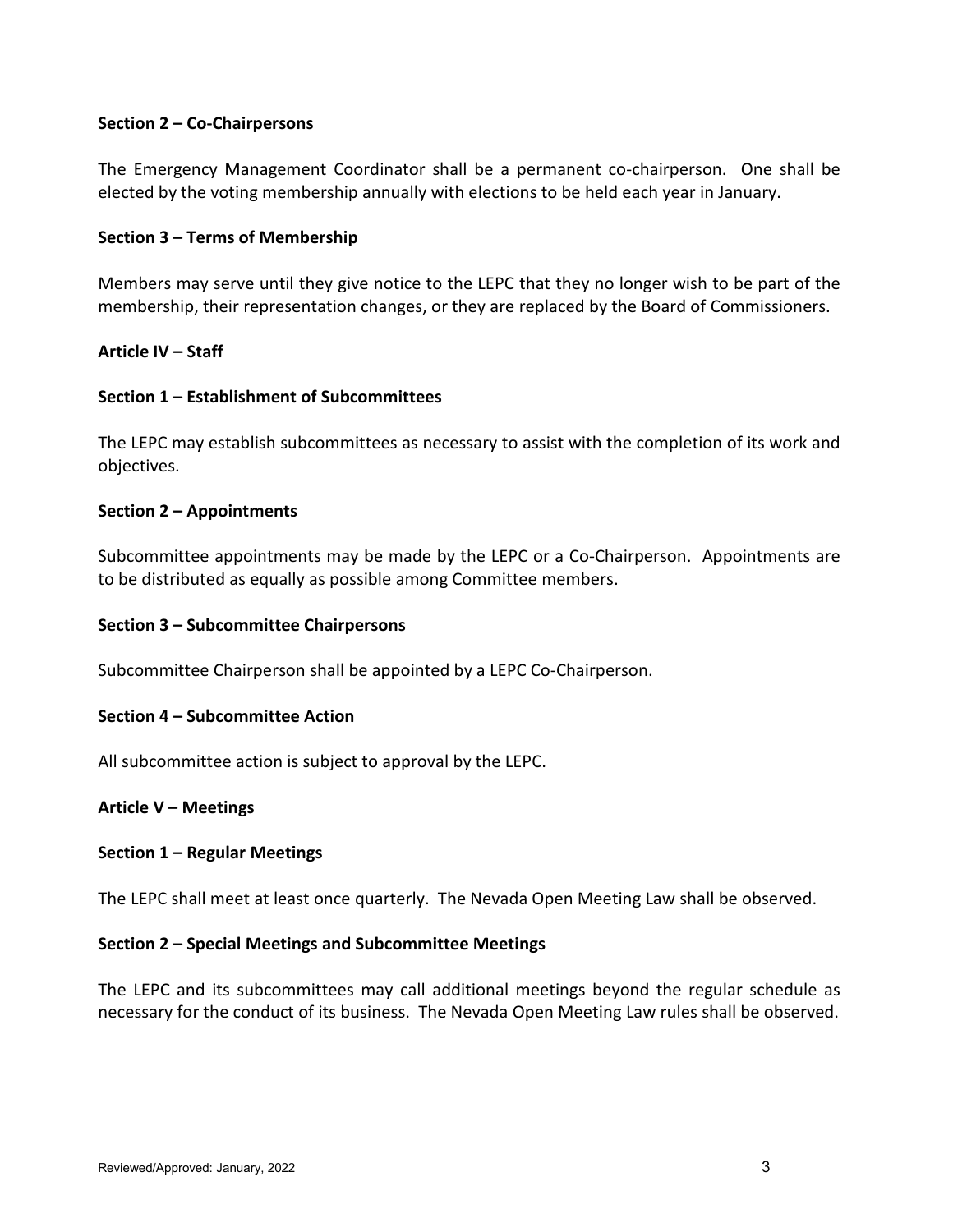## **Section 3 – Quorums**

A quorum for the purpose of the LEPC to conduct business shall consist of a simple majority of members eligible to vote or their official designee approved in writing.

## **Section 4 – Rules of Order**

The deliberation of all meetings of the LEPC, or their designees, shall be governed by Robert's Rules of Order, Newly Revised.

## **Article VI – Voting**

Only voting members or their official designee may vote on matters of the LEPC or subcommittee deliberation. Each member may have one vote. Action may be determined by a majority of the voting membership.

## **Article VII – Amendments**

These by-laws may be amended or replaced upon the affirmative vote of a majority of the LEPC membership, or their official designee at any regular or special meeting of the LEPC provided that any proposed changes have even distributed to all members at least 30 days prior to such action.

### **Article VIII – Address**

The official address for all correspondence shall be 27 S. Main Street, Yerington, Nevada 89447

## **Article IX - Public Request for Information**

Any person may submit a written request for information under Section311, 312, and 324 of EPCRA. Requests shall be addressed to the Lyon County LEPC , 27 South Main Street, Yerington, NV 89447. The LEPC shall respond to requests for information no later than 45 days from the receipt of request. The LEPC Chairman shall serve as the Coordinator of Information.

## **Article X Distribution of the Hazardous Materials Response Plan**

Routine distribution of the Response Plan will be in accordance with operational needs. Copies of the most recent published plan will be available for public review in the County Managers Office during normal office hours.